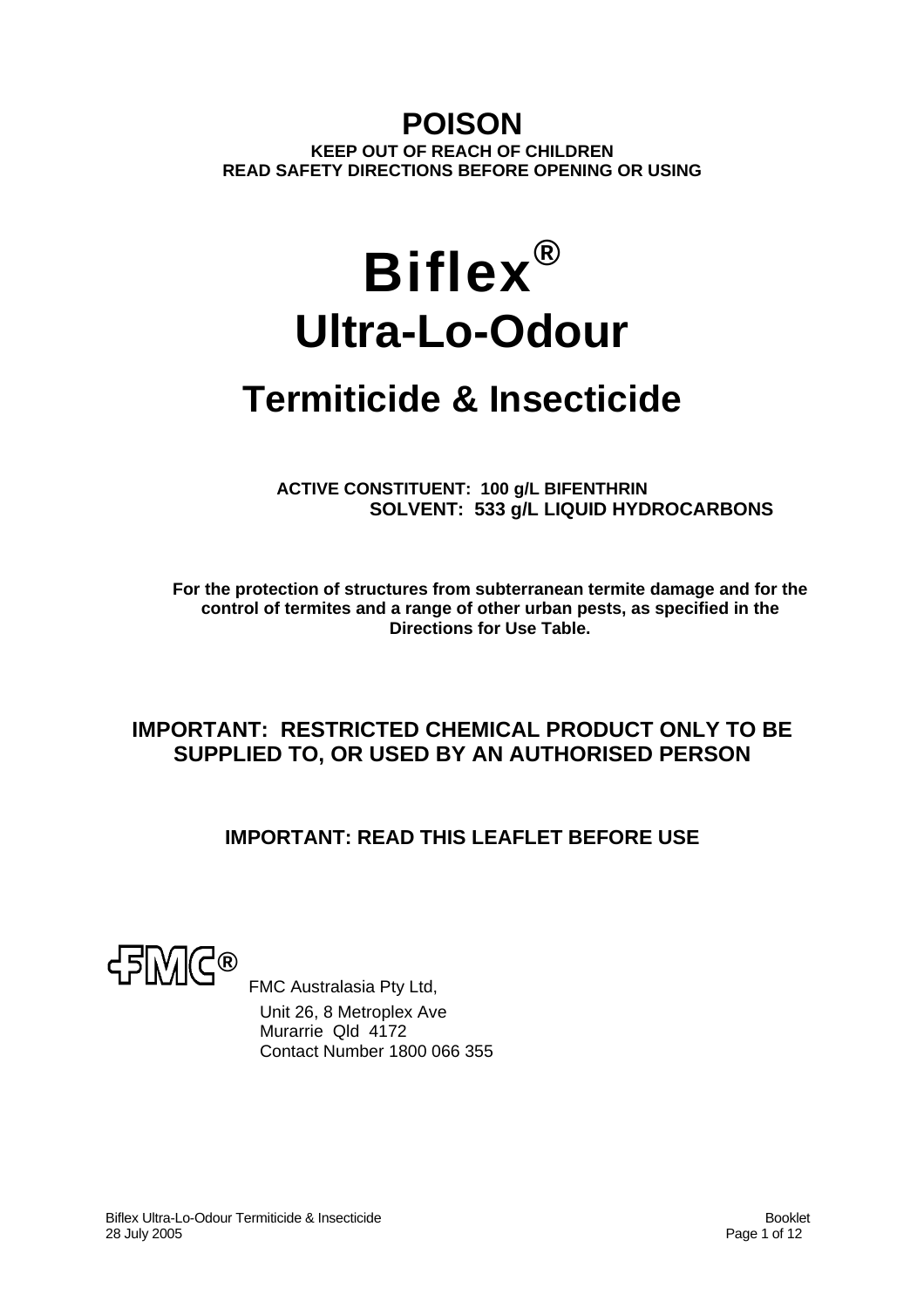#### **Biflex ® Ultra-Lo-Odour Termiticide & Insecticide: DIRECTIONS FOR USE Restraints:**

Do NOT use this product at less than indicated label rates.

Do NOT apply to soils if excessively wet or immediately after heavy rain to avoid run-off of the chemical.

Do NOT use in cavity walls (except via certified cavity infill reticulation systems or direct treatment of nest).

| <b>Pest</b>        | <b>Situations</b>                                                                                                        | <b>State</b> | Rate                | <b>Critical Comments</b>                                                                                                                                                                                                                                                                                                                                                                                                                                                                                                                                                                                                                                                                                                                                        |  |
|--------------------|--------------------------------------------------------------------------------------------------------------------------|--------------|---------------------|-----------------------------------------------------------------------------------------------------------------------------------------------------------------------------------------------------------------------------------------------------------------------------------------------------------------------------------------------------------------------------------------------------------------------------------------------------------------------------------------------------------------------------------------------------------------------------------------------------------------------------------------------------------------------------------------------------------------------------------------------------------------|--|
| <b>Spiders</b>     | External<br>Areas &<br>Surrounds of<br>Domestic,<br>Commercial,<br>Public &<br>Industrial<br>buildings and<br>structures | All states   | $25 - 50$<br>mL/10L | Use the higher rate in situations where pest pressure is high, when rapid<br>knockdown and/or maximum residual protection is desired. Pay particular<br>attention to protected dark areas such as cracks and crevices, under floors,<br>eaves and other known hiding or resting places. For overall band surface spray,<br>apply as a coarse, low pressure surface spray to areas where spiders hide,<br>frequent and rest. Spray to the point of run-off using around 5 L of spray<br>mixture per 100 $m2$ and ensuring thorough coverage of the treated surfaces.<br>For crack and crevice treatment use an appropriate solid stream nozzle.<br>For maximum spider control use a two part treatment.<br>Crack and crevice.<br>Overall band spray of surfaces. |  |
| Papernest<br>Wasps | External<br>Areas &<br>Surrounds of<br>Domestic,<br>Commercial,<br>Public &<br>Industrial<br>buildings and<br>structures | All states   | 50 mL/10L           | Apply prepared emulsion to the point of runoff directly to the papernest ensuring<br>thorough and even coverage. When all adult wasps have been knocked-down the<br>nest may be safely removed from the structure.                                                                                                                                                                                                                                                                                                                                                                                                                                                                                                                                              |  |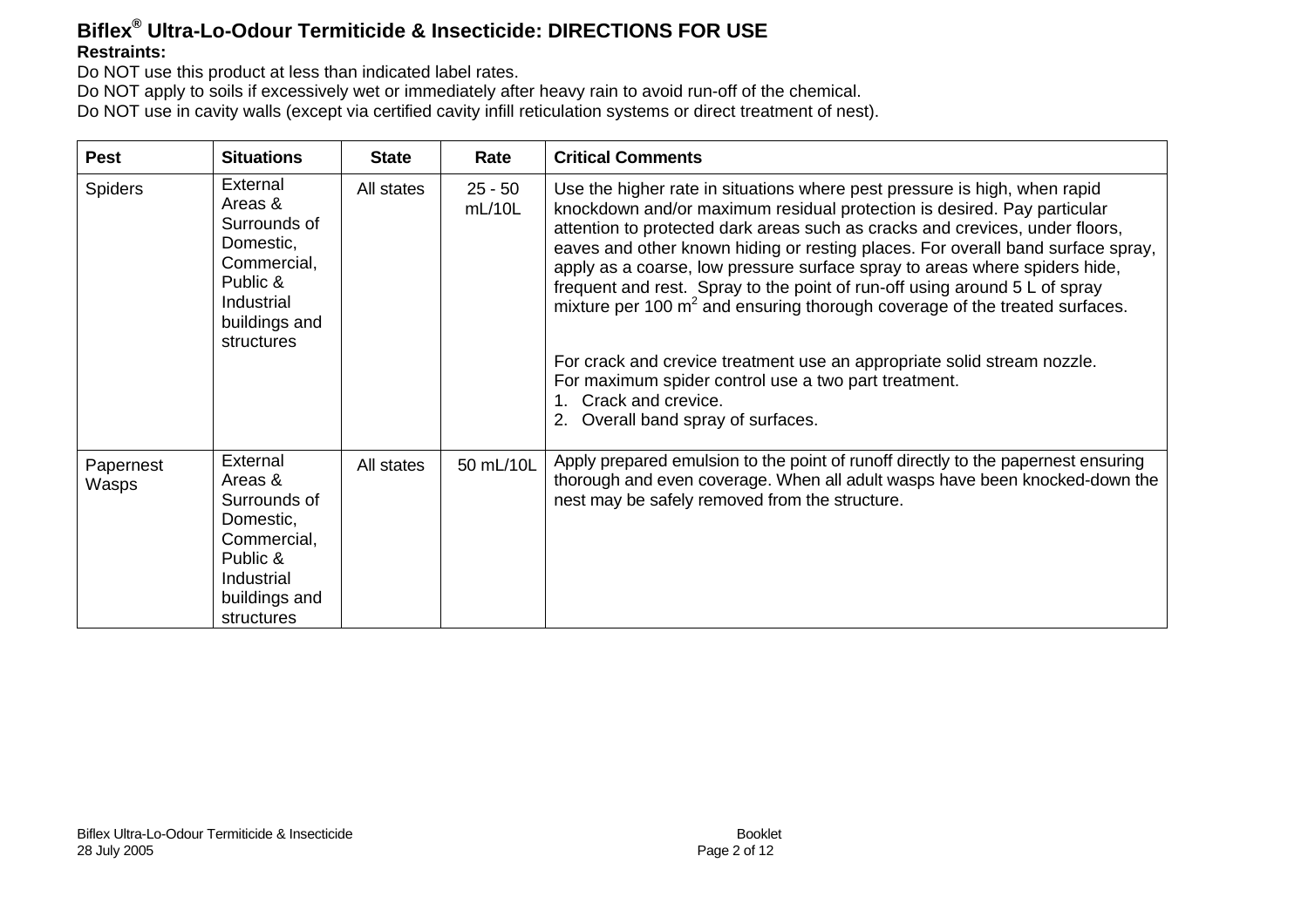| <b>Pest</b>                                                                                                                                                          | <b>Situations</b>                                                                                                        | <b>State</b>              | Rate                 | <b>Critical Comments</b>                                                                                                                                                                                                                                                                                                                                                                                                                                                                                                                                                                                                                                                                                                                                                                                                                                                                                                                                                                                                                                                                                                                                                                                                                                                                                                                                                                                                         |
|----------------------------------------------------------------------------------------------------------------------------------------------------------------------|--------------------------------------------------------------------------------------------------------------------------|---------------------------|----------------------|----------------------------------------------------------------------------------------------------------------------------------------------------------------------------------------------------------------------------------------------------------------------------------------------------------------------------------------------------------------------------------------------------------------------------------------------------------------------------------------------------------------------------------------------------------------------------------------------------------------------------------------------------------------------------------------------------------------------------------------------------------------------------------------------------------------------------------------------------------------------------------------------------------------------------------------------------------------------------------------------------------------------------------------------------------------------------------------------------------------------------------------------------------------------------------------------------------------------------------------------------------------------------------------------------------------------------------------------------------------------------------------------------------------------------------|
| Ants,<br>Cockroaches,<br>Mosquitoes,<br>Fleas,<br>Flies,<br><b>Ticks</b><br>(excluding the<br>paralysis tick<br><b>Ixodes</b><br>holocyclus)<br>(Adults &<br>Nymphs) | External<br>Areas &<br>Surrounds of<br>Domestic,<br>Commercial,<br>Public &<br>Industrial<br>buildings and<br>structures | All states                | $50 - 100$<br>mL/10L | Common surfaces encountered around structures vary in their ability to soak up<br>liquid. When treating any surfaces do not exceed the point of run-off.<br>As a guide, apply as a coarse spray to non-absorbent surfaces at the rate of 1 L<br>of emulsion per 20 $m^2$ and to absorbent surfaces at the rate of 1 L of emulsion<br>per 10 $m2$ .<br>Use the higher mixing rate in situations where pest pressure is high, when rapid<br>knockdown and/or maximum residual protection is desired. The lower rate may<br>be used for follow-up treatments.<br>To control ants apply to trails and nests. Repeat as necessary.<br>To control fleas and ticks apply prepared emulsion to outside surfaces of<br>buildings and surrounds including but not limited to foundations, verandahs,<br>window frames, eaves, patios, garages, pet housing, soil, turf, trunks of woody<br>ornamentals or other areas where pests congregate or have been seen.<br>To control flies and mosquitoes apply prepared emulsion to surfaces where<br>insects rest or harbour. Reapply as necessary.<br>For perimeter treatments apply the prepared emulsion to a band of soil or<br>vegetation two to three meters wide around and adjacent to the structure. Also<br>treat the foundation of the structure to a height of approximately one metre. Use a<br>spray volume of 5 to 10 L per 100 $m^2$ . Higher volumes of water may be needed if |
| Subterranean<br><b>Termites</b>                                                                                                                                      | Domestic,<br>Public,<br>Commercial &<br>Industrial<br>areas                                                              | All states,<br>except Tas | Refer to<br>Table A  | organic matter is present or foliage is dense.<br>Refer to Table B.                                                                                                                                                                                                                                                                                                                                                                                                                                                                                                                                                                                                                                                                                                                                                                                                                                                                                                                                                                                                                                                                                                                                                                                                                                                                                                                                                              |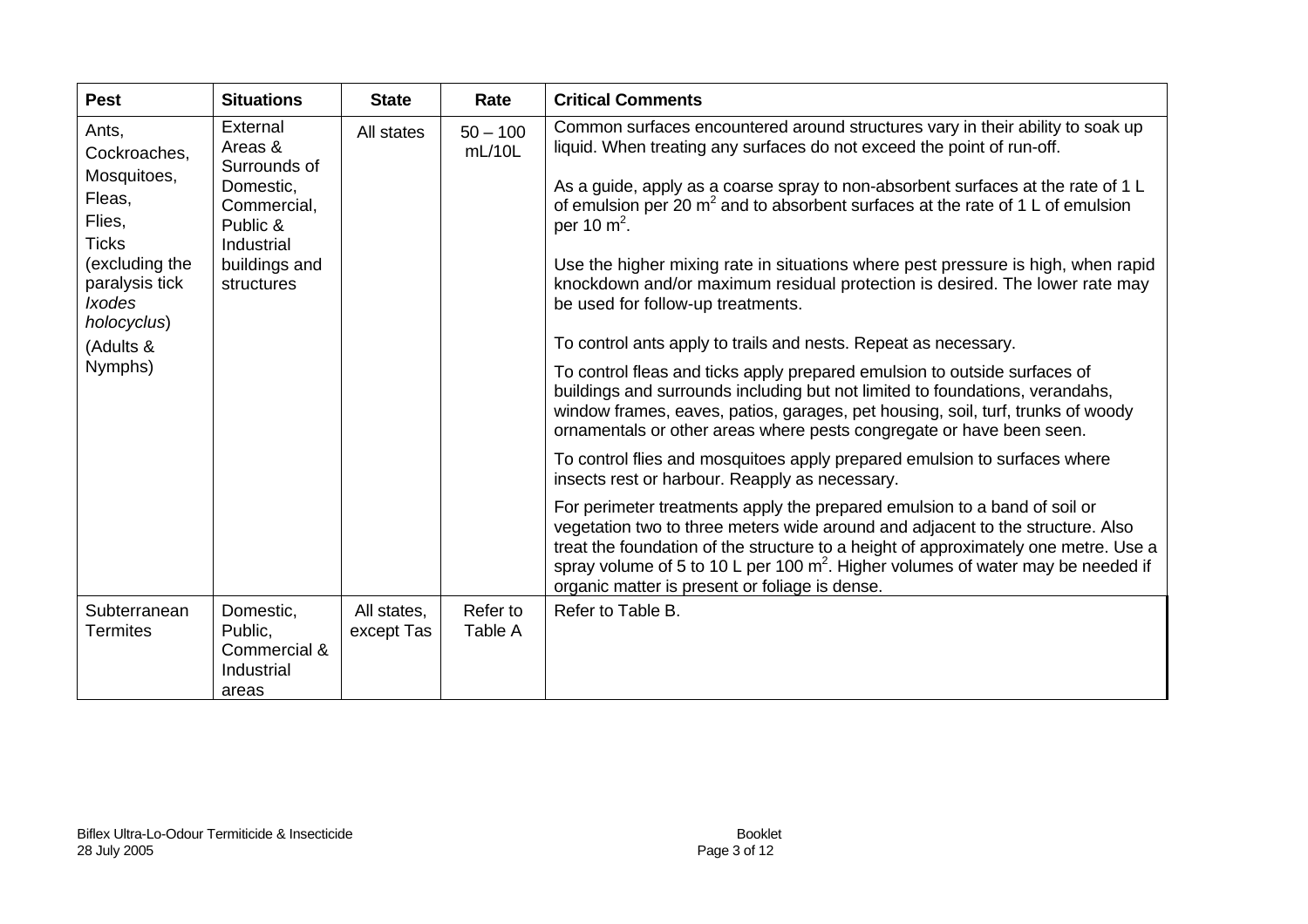#### **TABLE A: Biflex Ultra-Lo-Odour Termiticide & Insecticide use rates for control of SUBTERRANEAN TERMITES**

| <b>Situations</b>                                                                                                                                                                                                                       | All areas SOUTH of the Tropic of Capricorn (except Tas.) |                                     | All areas <b>NORTH</b> of the Tropic of Capricorn |                                     |
|-----------------------------------------------------------------------------------------------------------------------------------------------------------------------------------------------------------------------------------------|----------------------------------------------------------|-------------------------------------|---------------------------------------------------|-------------------------------------|
|                                                                                                                                                                                                                                         | Rate                                                     | <b>Expected Protection Period</b> * | Rate                                              | <b>Expected Protection Period</b> * |
| <b>Pre-Construction</b>                                                                                                                                                                                                                 | 1 L/100L                                                 | At least 10 years                   | 1.5 L/100L                                        | 5 years                             |
| <b>Barriers</b>                                                                                                                                                                                                                         |                                                          |                                     | 1 L/100L (Note 1)                                 | 4 years                             |
| Under slabs and under<br>suspended floors with less                                                                                                                                                                                     | 500 mL/100L                                              | 10 years                            | 750 mL/100L (Note 1)                              | 3 years                             |
| than 400 mm crawl space                                                                                                                                                                                                                 |                                                          |                                     | 500 mL/100L (Note 1)                              | 2 years                             |
| <b>Perimeter Barriers</b>                                                                                                                                                                                                               | 1 L/100L                                                 | At least 10 years                   | 1.5 L/100L                                        | 5 years                             |
| For new and existing buildings                                                                                                                                                                                                          | 500 mL/100L                                              | 10 years                            | 1 L/100L                                          | 4 years                             |
|                                                                                                                                                                                                                                         | 250 mL/100L                                              | 3 years                             | 750 mL/100L                                       | 3 years                             |
|                                                                                                                                                                                                                                         |                                                          |                                     | 500 mL/100L                                       | 2 years                             |
| <b>Post-Construction Barriers</b>                                                                                                                                                                                                       | 1 L/100L                                                 | At least 10 years                   | 1.5 L/100L                                        | 5 years                             |
| Under slabs and under                                                                                                                                                                                                                   |                                                          |                                     | 1 L/100L                                          | 4 years                             |
| suspended floors with less                                                                                                                                                                                                              | 500 mL/100L                                              | 10 years                            | 750 mL/100L                                       | 3 years                             |
| than 400 mm crawl space                                                                                                                                                                                                                 |                                                          |                                     | 500 mL/100L                                       | 2 years                             |
| <b>Reticulation systems</b>                                                                                                                                                                                                             | 1 L/100L                                                 | At least 10 years                   | 1.5 L/100L                                        | 5 years                             |
| Perimeter and/or service                                                                                                                                                                                                                | 500 mL/100L                                              | 10 years                            | 1 L/100L                                          | 4 years                             |
| penetration treatment only                                                                                                                                                                                                              | 250 mL/100L                                              | 3 years                             | 750 mL/100L                                       | 3 years                             |
|                                                                                                                                                                                                                                         |                                                          |                                     | 500 mL/100L                                       | 2 years                             |
| <b>Reticulation Systems</b><br>Cavity infill & footing barriers                                                                                                                                                                         | 500 mL/100L                                              | 5 years                             | 1 L/100L                                          | 2 years                             |
| <b>Protection of Poles, Fence</b><br>Posts, and establishing trees                                                                                                                                                                      | 500mL/100L                                               | 10 years                            | 1.5 L/100L                                        | 5 years                             |
| including fruit trees (non fruit                                                                                                                                                                                                        |                                                          |                                     | 1 L/100L                                          | 4 years                             |
| bearing).                                                                                                                                                                                                                               |                                                          |                                     | 750 mL/100L                                       | 3 years                             |
| <b>Nest Eradication</b>                                                                                                                                                                                                                 | 500 mL/100L                                              | Not applicable                      | 500 mL/100L                                       | Not applicable                      |
| Note 1: This rate must be used in conjunction with a certified reticulation system that is capable of distributing the Termiticide & Insecticide emulsion according<br>to the product label and the Australian Standard AS 3660 Series. |                                                          |                                     |                                                   |                                     |
| * The need for retreatment is to be determined as a result of at least an annual inspection, or more frequently in high risk areas, by a qualified Pest<br><b>Control Operator.</b>                                                     |                                                          |                                     |                                                   |                                     |
| The actual protection period will depend on the termite hazard, climate, soil conditions and rate of termiticide used.                                                                                                                  |                                                          |                                     |                                                   |                                     |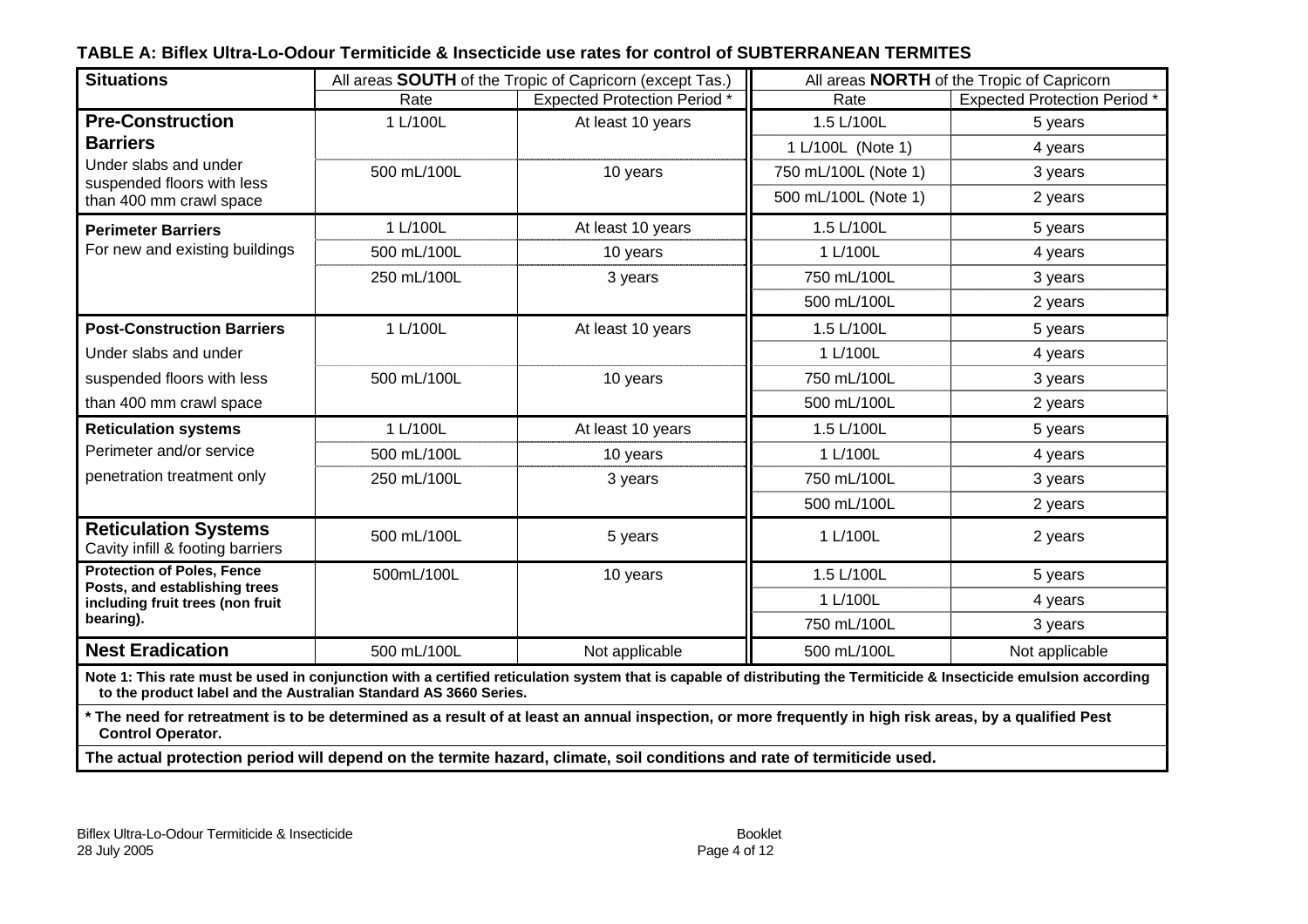#### **TABLE B: CRITICAL COMMENTS for use against SUBTERRANEAN TERMITES**

| <b>Situations</b>                                                                                      | <b>Critical Comments</b>                                                                                                                                                                                                                                                                                                                                                                                                                                                                                                                                                                                                                                                                                                                                                                                                                                                                                                 |
|--------------------------------------------------------------------------------------------------------|--------------------------------------------------------------------------------------------------------------------------------------------------------------------------------------------------------------------------------------------------------------------------------------------------------------------------------------------------------------------------------------------------------------------------------------------------------------------------------------------------------------------------------------------------------------------------------------------------------------------------------------------------------------------------------------------------------------------------------------------------------------------------------------------------------------------------------------------------------------------------------------------------------------------------|
| <b>Pre-Construction</b><br><b>Barriers</b><br><b>Under Slabs</b><br>for protection of<br>new buildings | Apply with suitable application equipment to form a complete and continuous chemical barrier (both vertical and horizontal) under<br>the slab. The formation of the barrier may require a combination of conventional open wand application and soil trenching and/or<br>rodding applications. Recommended rod spacing should be between 150 and 300 mm, as per soil type. For additional information<br>refer to "CRITICAL APPLICATION DETAILS" on this label and the Australian Standard AS 3660 Series.<br>An external perimeter barrier (both horizontal and vertical) is an essential part of termite protection and must be installed at the<br>completion of the building. Refer to "Perimeter Barriers" below, for further details.<br>Chemical barriers that have been disturbed by construction, excavation and/or landscaping activities will need to be reapplied to<br>restore continuity of the barrier.   |
| <b>Pre-Construction</b><br><b>Barriers</b><br>Under suspended<br>floors                                | For areas beneath suspended floors that have inadequate access (eg. less than 400 mm clearance), the entire sub-floor area<br>$\bullet$<br>should be treated as a continuous horizontal barrier, which completely abuts an internal vertical barrier around any substructure<br>walls. Ideally, this operation should be done during construction of the building while access is more readily available.<br>For areas beneath suspended floors which have adequate access (eg. more than 400 mm clearance), install perimeter barriers<br>٠<br>around each individual pier, stump, service penetration and substructure walls.<br>An external perimeter barrier (both horizontal and vertical) is an essential part of termite protection and must be installed at the<br>completion of the building. Refer to "Perimeter Barriers" in this leaflet, for further details.                                               |
| <b>Perimeter</b><br><b>Barriers</b><br>for new and<br>existing buildings                               | Perimeter barriers (both horizontal and vertical, external and where required, internal or sub-floor) are an essential part of termite<br>٠<br>protection and must be installed at the completion of the building. Perimeter barriers should be installed around slabs, piers,<br>substructure walls and external penetration points.<br>Apply with suitable application equipment to form a continuous chemical barrier (both vertical and horizontal) around the structure<br>٠<br>and to a depth reaching to 80 mm below the top of the footings, where appropriate. The formation of the barrier may require a<br>combination of several application techniques, including soil trenching and/or rodding and open wand applications.<br>Chemical barriers that have been disturbed by construction, excavation and/or landscaping activities will need to be reapplied to<br>٠<br>restore continuity of the barrier. |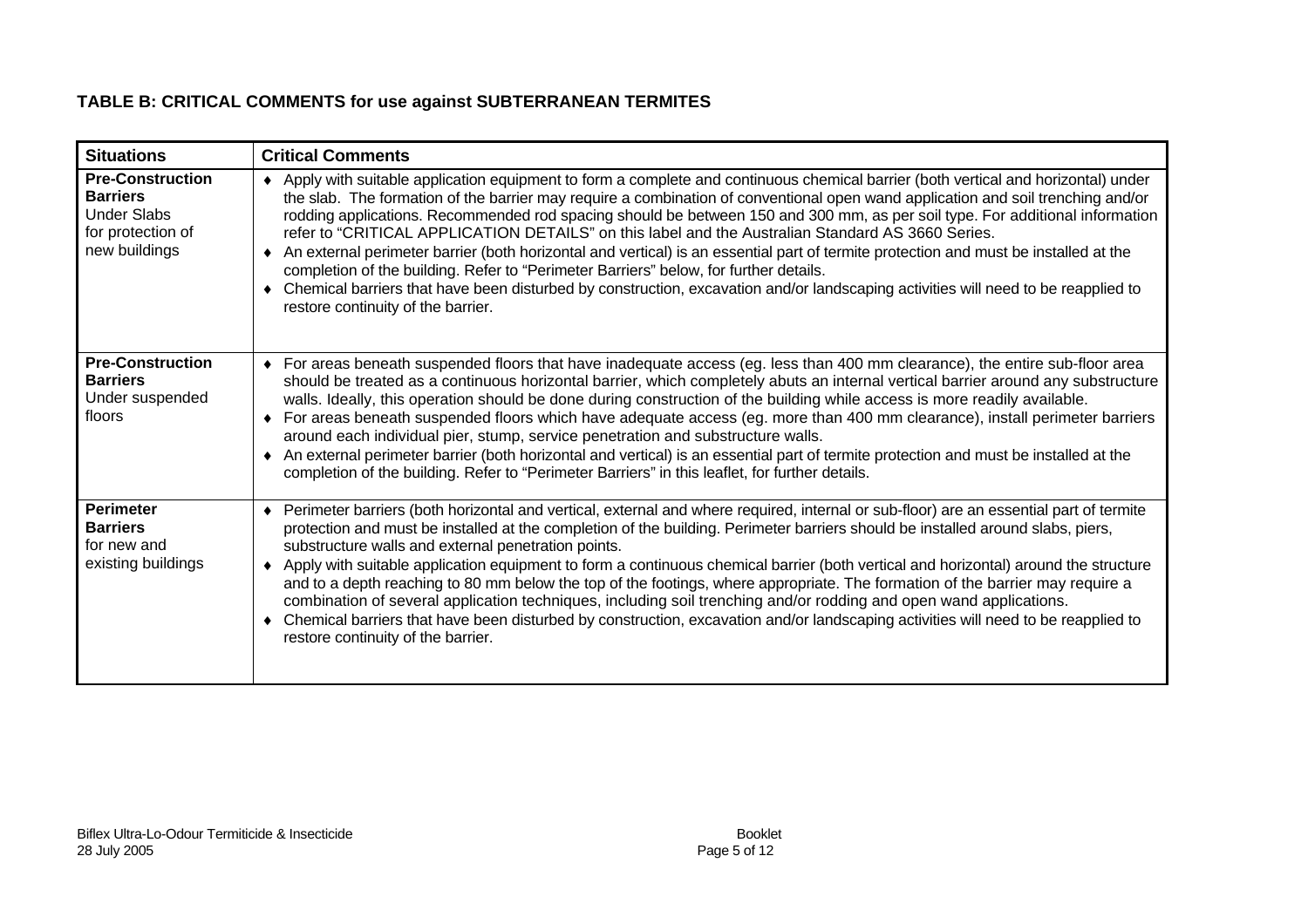#### **Table B Continued**

| <b>Situations</b>                                                                                                     | <b>Critical Comments</b>                                                                                                                                                                                                                                                                                                                                                                                                                                                                                                                                                                                                                                                                                                                                                                                                                                                                                                                                                                                                                                                                                                                                                                                                                                                                                                                                                                                                                                                                                                  |
|-----------------------------------------------------------------------------------------------------------------------|---------------------------------------------------------------------------------------------------------------------------------------------------------------------------------------------------------------------------------------------------------------------------------------------------------------------------------------------------------------------------------------------------------------------------------------------------------------------------------------------------------------------------------------------------------------------------------------------------------------------------------------------------------------------------------------------------------------------------------------------------------------------------------------------------------------------------------------------------------------------------------------------------------------------------------------------------------------------------------------------------------------------------------------------------------------------------------------------------------------------------------------------------------------------------------------------------------------------------------------------------------------------------------------------------------------------------------------------------------------------------------------------------------------------------------------------------------------------------------------------------------------------------|
| Post-<br><b>Construction</b><br><b>Barrier</b><br><b>Treatments</b><br>for the protection<br>of existing<br>buildings | Apply with suitable application equipment to form a continuous chemical barrier (both vertical and horizontal) around and under<br>the structure with particular emphasis on known infestation areas. The formation of the barrier may require a combination of<br>several application techniques, including soil rodding, trenching, open wand applications and sub-slab injections.<br>Chemical barriers beneath concrete slabs and paths will require concrete drilling. Recommended drill hole spacings are between<br>150 and 300 mm. To enhance soil distribution use a lateral dispersion tip on the injector and up to 10 L of emulsion per linear<br>metre. To ensure formation of a continuous barrier, holes should be drilled no more than 150 mm from walls or expansion joints.<br>For areas beneath suspended floors that have inadequate access (eg. less than 400 mm clearance), the entire sub-floor area<br>should be treated as a continuous horizontal barrier, which completely abuts an internal vertical barrier around any substructure<br>walls. Otherwise, install perimeter barriers around each individual pier, stump, penetration point and substructure walls.<br>Chemical barriers that have been disturbed by construction, excavation and/or landscaping activities will need to be reapplied to<br>restore continuity of the barrier.                                                                                                                                                 |
| <b>Reticulation</b><br><b>Systems</b><br>Perimeter and/or<br>service penetration<br>treatment only                    | Biflex Ultra-Lo-Odour Termiticide & Insecticide must be used through a certified reticulation system to form and replenish perimeter<br>barriers around buildings and service penetrations. The system must be installed according to the manufacturer's specifications and<br>be capable of distributing the termiticide emulsion according to the product label and the Australian Standard AS 3660 Series.<br>Perimeter barriers consist of a horizontal barrier abutting a vertical barrier, which must reach down to the top of the footings.<br>Delivery pipes must be placed in such a position to ensure that the requirements for both horizontal and vertical barriers as<br>specified in the Australian Standard AS 3660 Series are met. Special attention must also be afforded to the positioning of the<br>delivery pipes to ensure that the resultant termiticidal barriers are continuous and complete.<br>Apply the prepared termiticide emulsion by pumping through the system according to the manufacturer's specifications. Use a<br>minimum delivery volume of 100 L of emulsion per $m3$ of soil. This equates to a delivery volume of 5 L of emulsion per linear<br>metre for a vertical barrier 300 mm x 150 mm in dimension.<br>Pre-Construction - For use in conjunction with full soil treatment horizontal barriers only: apply the diluted emulsion through<br>the perimeter reticulation system as specified above. Follow instructions for Pre-Construction horizontal barrier formation. |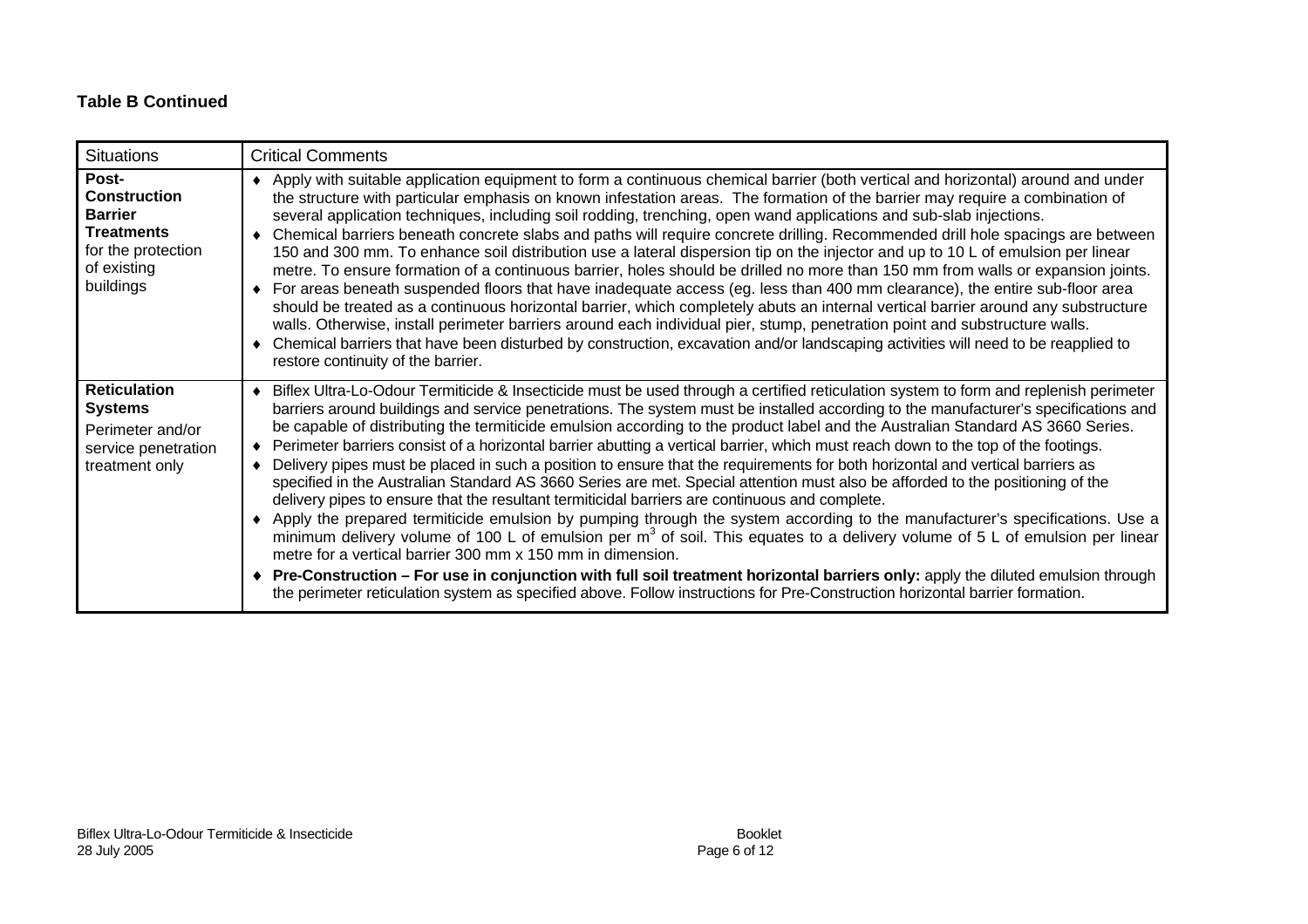#### **Table B Continued**

| <b>Reticulation</b><br><b>Systems</b><br>Cavity infill & footing<br>barriers                                                                                          | • Biflex Ultra-Lo-Odour Termiticide & Insecticide must be used through a certified reticulation system to form and replenish cavity<br>infill and footing barriers. The system must be installed according to the manufacturer's specifications and be capable of distributing<br>the termiticide emulsion according to the product label and the Australian Standard AS 3660 Series.<br>Delivery pipes must be placed in such a position to ensure that the requirements for both horizontal and vertical barriers as<br>$\bullet$<br>specified in the Australian Standard AS 3660 Series are met. Special attention must also be afforded to the positioning of the<br>delivery pipes to ensure that the resultant termiticidal barriers are continuous and complete.<br>Apply the prepared termiticide emulsion by pumping through the system according to the manufacturer's specifications with a<br>$\bullet$<br>delivery volume of 2 L of emulsion per linear meter of delivery pipe.<br>Note: Where this system is to be installed at the pre-construction stage, a full under slab pre-construction barrier, applied<br>by either open wand application or suitably certified reticulation system, is also recommended.<br>• The recommended rate of application is 2 L of emulsion per linear metre which equates to 2 L of emulsion per 0.0068 m <sup>3</sup> or<br>approximately 7 L of sand. Should the volume of fill in the wall cavity deviate from 7 L (0.17 m x 0.04 m x 1 m = 0.0068 m <sup>3</sup> ) per<br>linear metre of wall cavity, then the amount of Biflex Ultra-Lo-Odour emulsion applied per linear metre of wall cavity should be<br>adjusted accordingly. As a guide, the target bifenthrin loading of treated sand/soil in a cavity infill situation is 110 mg/kg South of the<br>Tropic of Capricorn and 220 mg/kg North of the Tropic of Capricorn.<br>To facilitate more even distribution of the Biflex Ultra emulsion in the wall cavity, ensure that the fill is evenly compacted at the time<br>of installation. To further enhance distribution saturation of the sand/soil in the infill is recommended at the time of treatment. |
|-----------------------------------------------------------------------------------------------------------------------------------------------------------------------|-----------------------------------------------------------------------------------------------------------------------------------------------------------------------------------------------------------------------------------------------------------------------------------------------------------------------------------------------------------------------------------------------------------------------------------------------------------------------------------------------------------------------------------------------------------------------------------------------------------------------------------------------------------------------------------------------------------------------------------------------------------------------------------------------------------------------------------------------------------------------------------------------------------------------------------------------------------------------------------------------------------------------------------------------------------------------------------------------------------------------------------------------------------------------------------------------------------------------------------------------------------------------------------------------------------------------------------------------------------------------------------------------------------------------------------------------------------------------------------------------------------------------------------------------------------------------------------------------------------------------------------------------------------------------------------------------------------------------------------------------------------------------------------------------------------------------------------------------------------------------------------------------------------------------------------------------------------------------------------------------------------------------------------------------------------------------------------------------------------------------------------------------------------------------------|
| <b>Protection of</b><br><b>Service Poles,</b><br><b>Fence Posts, and</b><br>establishing trees<br>including fruit trees<br>(not to be used on<br>fruit bearing trees) | • Create a continuous termiticide barrier 450 mm deep and 150 mm wide around the pole or post by soil injection or rodding. For<br>new poles and posts, treat backfill and the bottom of the hole. Use 100 L of emulsion per m <sup>3</sup> of soil.<br>Regular inspections should be undertaken to determine when and if retreatment is necessary. If disturbance of the barrier has<br>٠<br>occurred, retreatment of the area affected will be required.<br>Posts and poles may also be drilled and injected with spray solution.<br>٠<br>• Note: For existing poles and posts, it is impractical to treat the full depth and underneath of such poles and posts and<br>therefore the possibility of future termite attack from below the treated area cannot be ruled out.<br>For establishing trees create a continuous barrier totally encompassing the root ball of the establishing tree. Application may be made prior to<br>$\bullet$<br>planting by applying emulsion to pre-dug hole or after planting via soil rodding. Roots projecting out of the treated zone may be susceptible to<br>termite attack and may provide entry into the tree without termites contacting treated soil.<br>Biflex is non-systemic insecticide. Do not treat mature trees as it is impossible to proved a complete and continuous barrier under and around<br>all tree roots.                                                                                                                                                                                                                                                                                                                                                                                                                                                                                                                                                                                                                                                                                                                                                                                                     |
| <b>Eradication of</b><br><b>Termite Nest</b>                                                                                                                          | Locate nest and flood with insecticide emulsion. Trees, poles, posts and stumps containing nests may require drilling prior to<br>$\bullet$<br>treatment with termiticide emulsion. The purpose of drilling is to ensure the termiticide emulsion is distributed throughout the<br>entire nest. Drill holes in live trees should be sealed with an appropriate caulking compound after injection.                                                                                                                                                                                                                                                                                                                                                                                                                                                                                                                                                                                                                                                                                                                                                                                                                                                                                                                                                                                                                                                                                                                                                                                                                                                                                                                                                                                                                                                                                                                                                                                                                                                                                                                                                                           |

#### **Note: The termiticide barrier provided by this product has a finite life. This together with the recommendation to undertake annual inspections must be stated on the durable notice required by the BCA, B1.3(j)(ii).**

#### **NOT TO BE USED FOR ANY PURPOSE, OR IN ANY MANNER, CONTRARY TO THIS LABEL UNLESS AUTHORISED UNDER APPROPRIATE LEGISLATION.**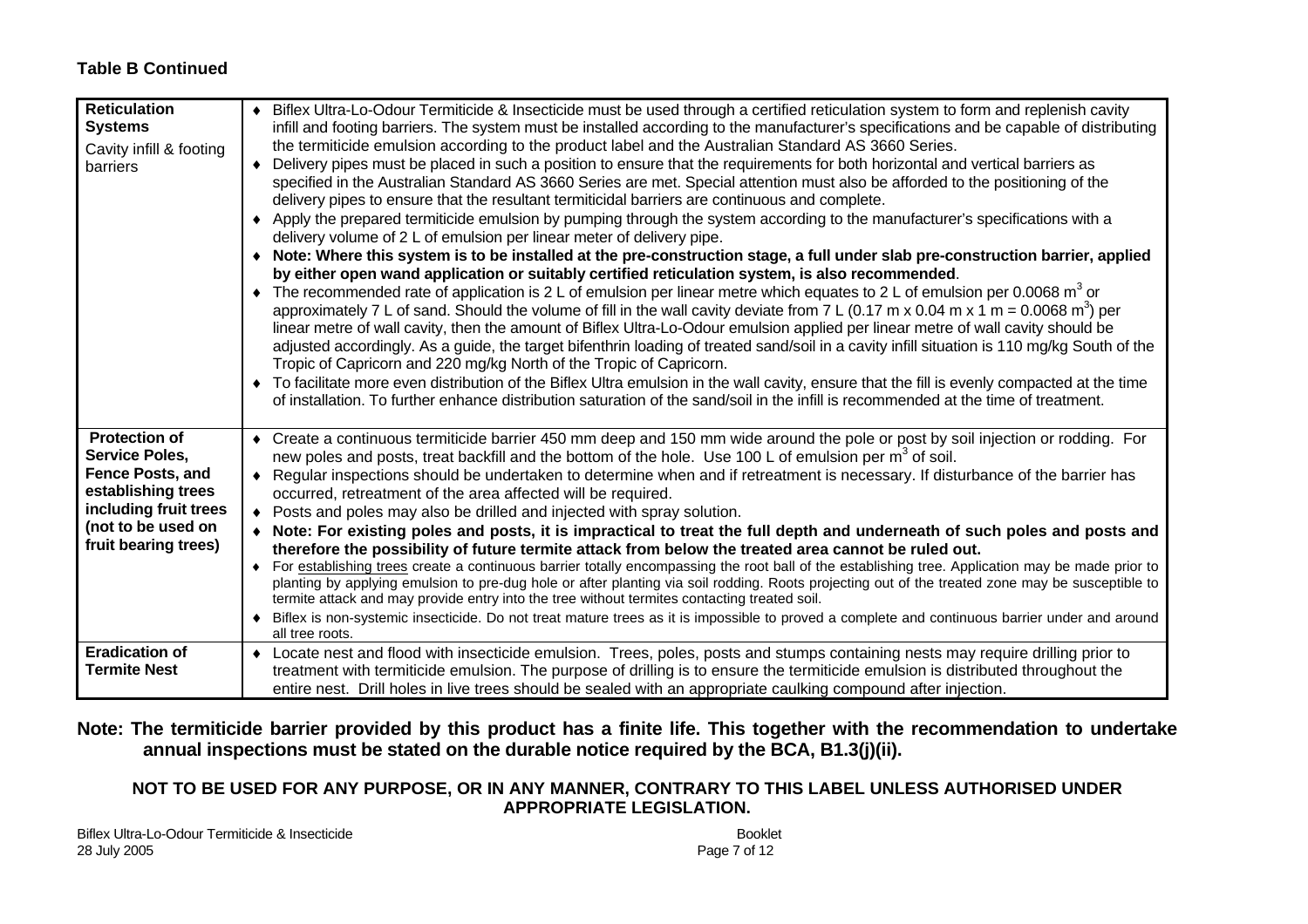# Biflex® Ultra Lo Odour Termiticide & Insecticide

## **CONDITIONS OF USE BY AUTHORISED PERSONS**

The Pest Control Operator must be licensed under state legislation.

The Pest Control Operator must notify site supervisor, if any, and workers who come into contact with uncovered treated soil prior to laying the moisture membrane, to wear appropriate personal protective equipment and to observe re-entry requirements. (For personal protective equipment, refer to "SAFETY DIRECTIONS", and for re-entry, refer to "PRECAUTION: RE-ENTRY PERIODS", below.)

#### **GENERAL INSTRUCTIONS**

**Urban Pest Control** - Biflex Ultra-Lo-Odour Termiticide & Insecticide is a powerful knockdown and residual pesticide. Ants, cockroaches, fleas, flies, mosquitoes, spiders, ticks and wasps are controlled by direct contact with spray and also by residual action as they come into contact with treated surfaces.

**Termites** - The use of Biflex Ultra-Lo-Odour Termiticide & Insecticide will help prevent and control subterranean termite infestations in and around buildings and structures when used in accordance with the Australian Standard AS 3660 Series, Termite Management. A dilute termiticidal emulsion must be adequately dispersed into the soil to establish a barrier between the building and subterranean termites in the soil. The purpose of a termite barrier is to prevent concealed termite entry into the building.

Where active subterranean termites are present inside the structure they must be eradicated by one or more of the methods described in AS3660.2 Section 5, prior to installing a Biflex barrier.

The biology and behaviour of the termite species involved, should be considered by the Pest Control Operator in determining which control measures are most appropriate to control and prevent termite infestation.

#### **MIXING**

Add the required quantity of Biflex Ultra-Lo-Odour Termiticide & Insecticide to water in the spray tank and mix thoroughly. Maintain agitation during both mixing and application.

To facilitate even application of the termiticide emulsion over the area to be treated, the addition of a marker dye at label rates is recommended. On hard to wet soils, the penetration of the termiticide emulsion may be improved by the addition of a soil surfactant at label rates.

#### **CRITICAL APPLICATION DETAILS**

The application of Biflex Ultra-Lo-Odour Termiticide & Insecticide to form both horizontal and vertical chemical barriers must be in accordance with the Australian Standard AS 3660 Series.

For treatment of new and existing buildings, both horizontal and vertical barriers may be required around and under the building. External perimeter barriers and where required, internal perimeter barriers, are an essential part of this treatment. The purpose of a chemical termite soil barrier is to provide a continuous, no gap barrier between the building and the termite colony. It is therefore essential that the Pest Control Operator is familiar with the construction details of the building. For further details, refer to the "Horizontal Barrier Treatments" and "Vertical Barrier Treatments" statements in this leaflet and to the Australian Standard AS 3660 Series.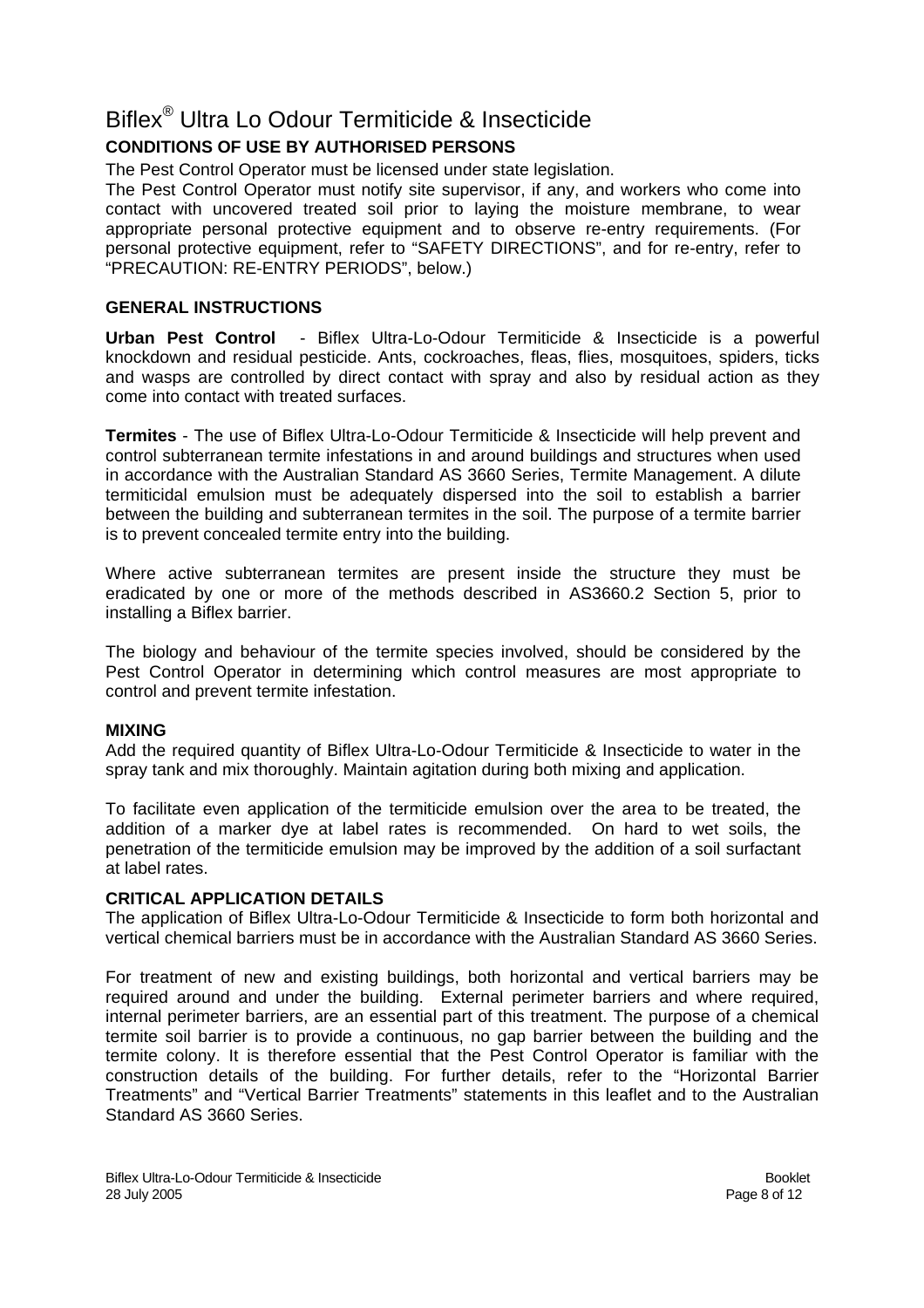#### **Horizontal Barrier Treatments:**

Use 5 L of emulsion per m<sup>2</sup> of soil. Apply the termiticide emulsion evenly to the soil surface area to ensure the provision of a continuous barrier with no gaps. To minimise drift, use low pressure, high volume spray equipment delivering large coarse droplets. On impervious soils where the application of 5 L/m<sup>2</sup> would cause excessive run-off, the application volume may be reduced provided the concentration of the emulsion is increased by a corresponding amount. For example, the volume of applied concentrate must remain constant at 25, 50 or 75 mL/m<sup>2</sup> depending on the location and the situation. Do not apply emulsion volumes below 2 L/m².

In situations where the soil surface is very dry and conditions are conducive to rapid drying, the area to be treated should be moistened prior to the termiticide application.

It is important to note that when applying a horizontal barrier to the perimeter of a building or structure the chemical barrier is deemed to have a depth of 80 mm. In situations where the emulsion will not readily wet the soil to the required depth, loosen soil to a depth of 80 mm by 150 mm wide and apply 1.5 L of emulsion per lineal metre.

**Vertical Barrier Treatments:** To install a vertical barrier use a minimum of 100 L of emulsion per  $m<sup>3</sup>$  of soil. Vertical barriers must be a minimum of 150 mm wide, extend down to 80 mm below the top of the footing and be complete and continuous. Vertical barriers can be installed by trenching and treating the soil as it is backfilled, by soil rodding or by the use of certified reticulation systems, as described in the Australian Standard AS 3660 Series. The preferred method of installing a vertical barrier treatment is either by trenching and treating the soil as it is backfilled or by delivery via a certified reticulation system. When using the soil rodding method to establish a vertical barrier the distance between rod spacings should be as per the following table. To improve soil penetration, the soil should be loosened to a depth of 150 mm. If the soil type is unknown it should be assumed to be a clay soil and hole spacing should be no greater than 200mm.

| Soil Type  | Rod spacing (mm) |  |
|------------|------------------|--|
| Heavy clay | 150              |  |
| Clay Ioams | 200              |  |
| Loams      | 250              |  |
| Sands      | חרצ              |  |

#### **Perimeter Barrier Treatments:**

Perimeter barriers consist of horizontal barriers at least 150 mm wide adjoining a vertical barrier of at least 150 mm in width. A perimeter barrier must completely surround all buildings, pipes, piers and service penetrations. In buildings with suspended floors with greater than 400 mm crawl space, perimeter barriers should be installed to surround piers, stumps and service penetrations and completely abut all substructure walls.

To ensure provision of a continuous barrier use a minimum of 100 L of emulsion per  $m^3$  of soil. This equates to a delivery volume of 5 L of emulsion per linear metre for a 300 mm vertical barrier, or 10 L of emulsion per linear metre for a 600 mm vertical barrier.

Termites may gain access behind engaged piers against single brick walls unless the soil is treated on both sides of the wall down to the footing.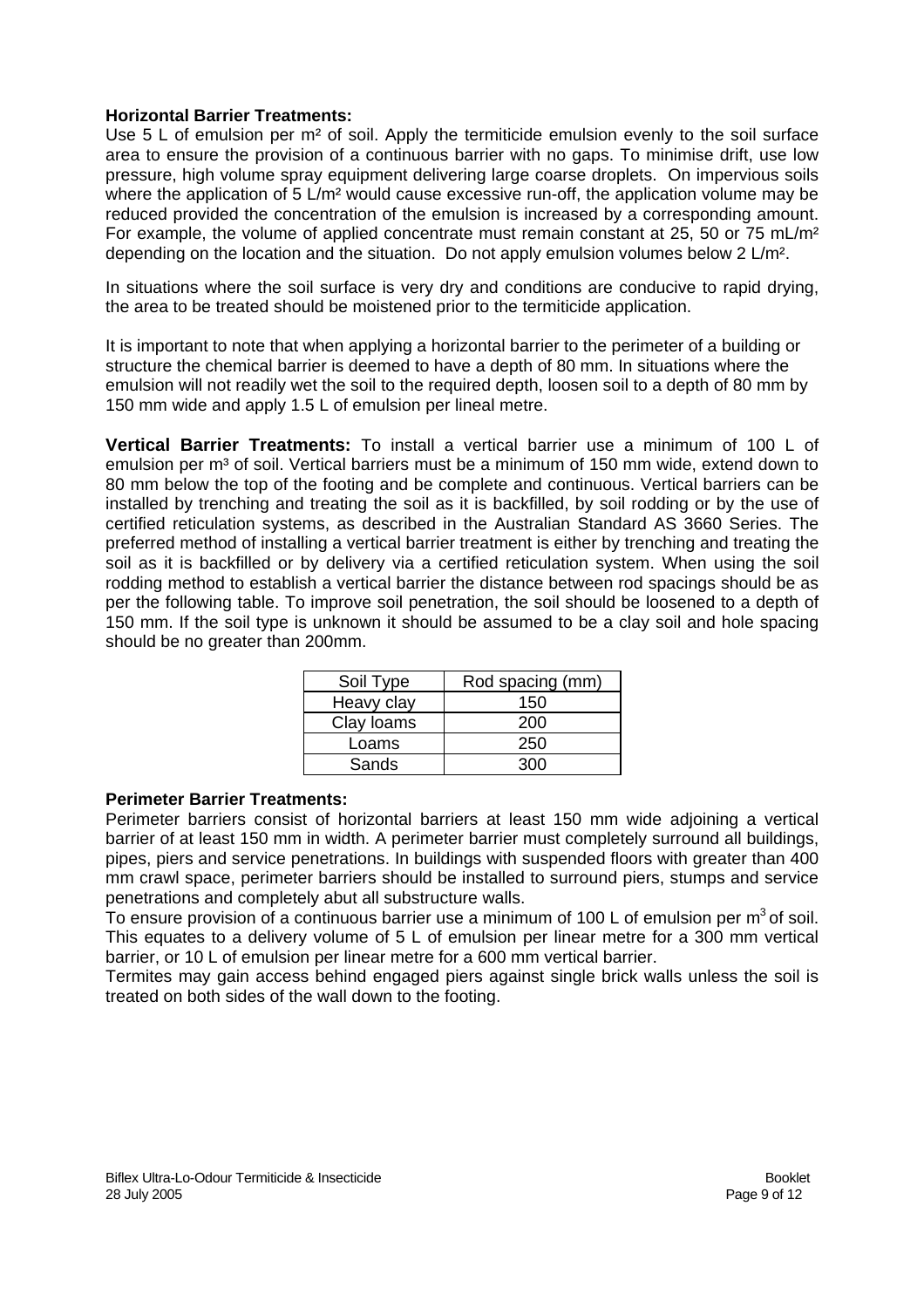#### **Post-Construction Under Slab Treatments:**

For concrete slabs, the emulsion needs to be injected through pre-drilled holes through the slab, at intervals between 150 mm and 300 mm. The following table shows the recommended hole spacing and recommended volume of spray solution required per hole, depending on the soil type. If the soil type is unknown it should be assumed to be a clay soil and hole spacing should be no greater than 200mm.

| Soil Type  | Hole spacing<br>(mm) | Litres per<br>hole |
|------------|----------------------|--------------------|
| Heavy clay | 150                  | 1.5                |
| Clay loams | 200                  |                    |
| Loams      | 250                  | 2.5                |
| Sands      | 300                  |                    |

Application equipment used to inject Biflex Ultra-Lo-Odour Termiticide & Insecticide through pre-drilled holes in an interior situation must be in good working order, free of any leaks and the injector must have tip shut-off to prevent nozzle dripping. Lateral dispersion tips are recommended. Drill holes must be resealed following injection of the Biflex Ultra emulsion. The decision and/or need for drilling concrete floor slabs should only be made after a thorough inspection of the building. The degree of termite activity should also be taken into consideration.

**Treatment in Conjunction with Physical Barriers:** In situations where the termite protection system is to consist of a combination of both physical and chemical barriers, each certified system must be installed according to the relevant and appropriate product specification and the Australian Standard AS 3660 Series.

**Reticulation Systems:** Biflex Ultra-Lo-Odour Termiticide & Insecticide can be used through reticulation systems to form horizontal and vertical barriers under and around structures and all service penetrations. The reticulation system must be certified and be capable of distributing the termiticide emulsion according to the product label and the Australian Standard AS 3660 Series.

In situations using reticulation systems to form barriers around the perimeter and/or service penetrations only, a full pre-construction soil applied Biflex Ultra-Lo-Odour Termiticide & Insecticide horizontal barrier is recommended. It is the responsibility of the builder and all relevant sub-contractors to ensure that all termite barrier systems are installed in accordance with the relevant product installation directions and the Australian Standard AS 3660 Series.

**Service Requirements:** Service requirements are to be determined as a result of at least an annual inspection by a licensed Pest Control Operator. More frequent inspections may be required in high risk termite areas.

In determining the need for service , factors such as local termite pressure, breaches of the barrier and termiticide longevity should be considered.

**Subterranean termites are on occasions capable of bridging termite barriers and therefore regular inspections, as detailed in the Australian Standard AS 4349.3, will significantly increase the probability of detection of termite activity before any damage or costly repairs are required.** 

Several factors contribute to longevity of the termite treatment and must be considered when evaluating the need for retreatment. The actual protection period will depend on the termite hazard, climate, soil conditions and rate of termiticide used. Refer to Table A for the expected protection periods provided.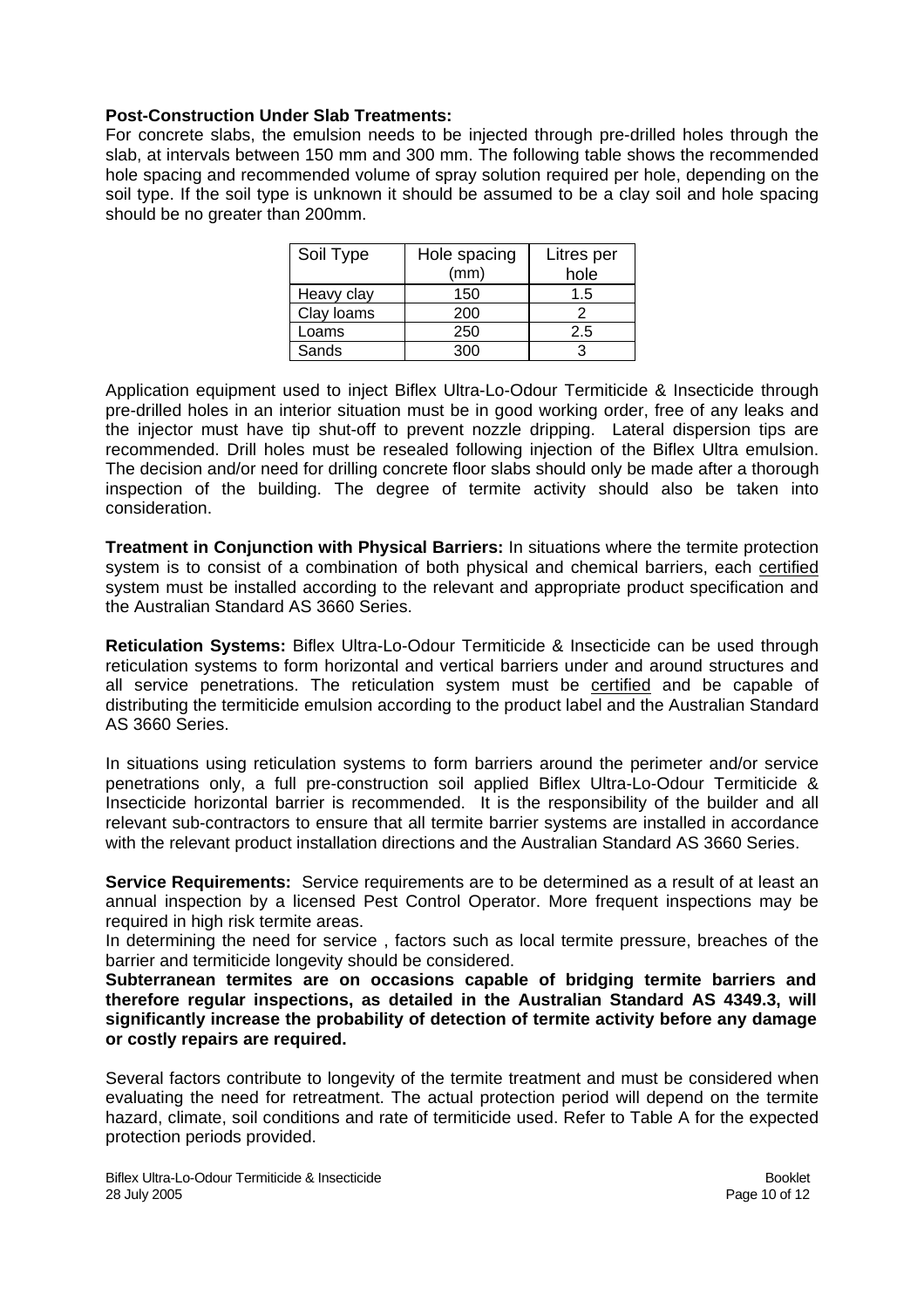### **PRECAUTIONS AND RE-ENTRY PERIOD**

DO NOT spray into the air or directly on humans, pets or animals. Avoid contact with food, food utensils or preparation surfaces.

#### **Re-entry Period**

*Pre-Construction:* Re-entry – Do not allow entry into uncovered treated areas until the spray has dried. When prior entry is necessary, wear cotton overalls buttoned to the neck, wrist and elbow-length PVC, neoprene or nitrile gloves and chemical resistant footwear. Clothing must be laundered after each day's use.

*Post-Construction and Urban Pest Control:* Do not allow people and pets to enter treated areas until the spray has dried. When prior entry is necessary, wear cotton overalls buttoned to the neck, wrist and elbow-length PVC, neoprene or nitrile gloves and chemical resistant footwear. Clothing must be laundered after each day's use.

#### **PROTECTION OF WILDLIFE, FISH, CRUSTACEANS AND ENVIRONMENT**

Dangerous to fish and aquatic organisms. DO NOT contaminate streams, rivers or waterways with the chemical or used containers.

#### **PROTECTION OF PETS AND LIVESTOCK**

Before spraying, remove animals and pets from the areas to be treated. Cover or remove any open food and water containers. Cover or remove fish ponds, aquariums etc before spraying.

#### **STORAGE, SPILLAGE AND DISPOSAL**

Store in closed original containers, in a cool, well ventilated area away from children, animals, food and feedstuffs. Do not store for prolonged periods in direct sunlight.

In case of spillage, confine and absorb spilled product with absorbent material such as sand, clay or cat litter. Dispose of waste as indicated below or according to the Australian Standard AS 2507 - Storage and Handling of Pesticides. Do NOT allow spilled product to enter sewers, drains, creeks or any other waterways.

The method of disposal of the container depends on the container type. Read the "Storage and Disposal" instructions on the label that is attached to the container.

#### **SAFETY DIRECTIONS**

Poisonous if swallowed. Will damage eyes and will irritate the skin. Avoid contact with eyes and skin. Do not inhale vapour or spray. When opening container and preparing spray, wear cotton overalls buttoned to the neck and wrist, a washable hat, elbow-length PVC, neoprene or nitrile gloves, face shield or goggles and chemical resistant footwear. When using prepared spray, wear cotton overalls buttoned to the neck and wrist, a washable hat, elbow-length PVC, neoprene or nitrile gloves and chemical resistant footwear. When using in enclosed areas, wear cotton overalls buttoned to the neck and wrist, a washable hat, elbow-length PVC, neoprene or nitrile gloves, chemical resistant footwear and half-face respirator with the combined dust and gas cartridge. If clothing becomes contaminated with product or wet with spray, remove clothing immediately. If product or spray on skin, immediately wash area with soap and water. If product in eyes, wash it out immediately with water. After use and before eating, drinking or smoking, wash hands, arms and face thoroughly with soap and water. After each day's use, wash gloves, face shield or goggles, respirator (if rubber wash with detergent and warm water) and contaminated clothing.

#### **FIRST AID**

If poisoning occurs, contact a doctor or Poisons Information Centre. Phone Australia 13 11 26. If swallowed do not induce vomiting. Give a glass of water.